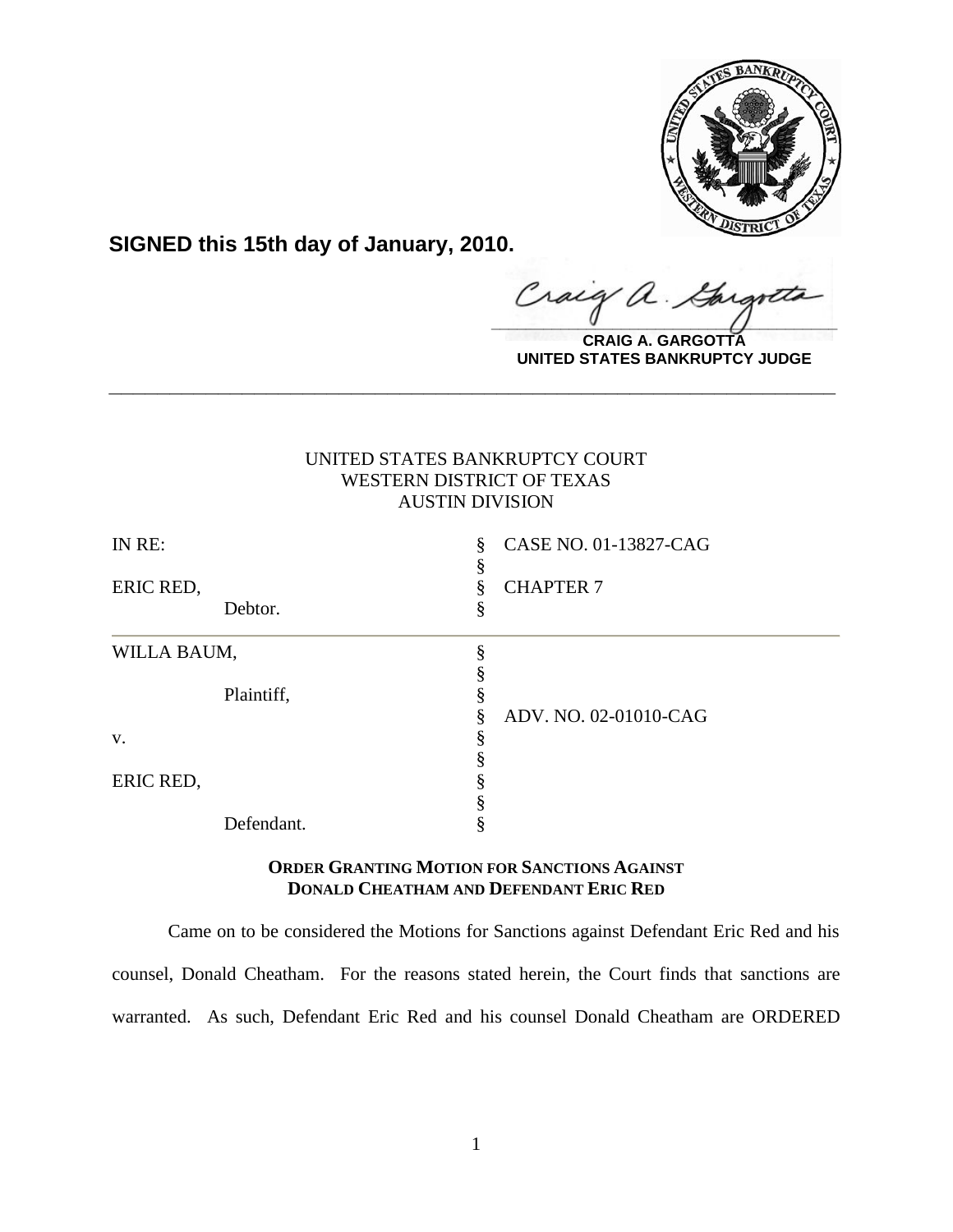jointly and severally<sup>1</sup> to pay the costs of travel and lodging expended by both Plaintiffs' counsel in the amount of  $$1,441.62^2$  and Defendant and his counsel Donald Cheatham are ORDERED to pay the amount of \$13,990.00<sup>3</sup> to Plaintiffs' counsel for attorney's fees in connection with the filing of frivolous and vexatious pleadings with the Court that were filed to harass, humiliate, and injure Plaintiffs.

## **BACKGROUND**

This matter was tried in this Court in 2003 to determine whether Defendant's actions in operating his vehicle such that he drove his vehicle into an eating establishment and killed two innocent patrons rose to the level of willful and malicious injury under 11 U.S.C. §523(a)(6). This Court found that it did and determined that Defendant's conduct had caused a willful and malicious injury to another individual and property. The matter was appealed to both the District Court and Fifth Circuit Court of Appeals where each court affirmed the bankruptcy court.<sup>4</sup>

After the bankruptcy court found that Defendant's conduct had resulted in a willful and malicious injury to Plaintiffs<sup>5</sup> and was non-dischargeable under  $$523(a)(6)$ , Plaintiffs then filed suit in Los Angeles Superior Court seeking damages against Red for his causing the wrongful deaths of the two Plaintiffs. As a result, the trial court awarded damages against Red in the sum of roughly \$500,000.00 for each Plaintiff. The trial court's ruling was subsequently appealed

 $\overline{a}$ 

 $<sup>1</sup>$  The Court is ordering sanctions against Defendant and his counsel because the conduct of Defendant and his</sup> counsel is indistinguishable. *See Empire State Pharmaceutical Soc., Inc. v. Empire Blue Cross and Blue Shield of Greater New York*, 778 F. Supp. 1253 (S.D.N.Y. 1991); *Driskell v. General Motors Corp.*, No. Civ. A. 04-40224, 2006 WL 901179 (E.D. Mich. Mar. 27, 2006) (when client misrepresented facts and lawyer made legally frivolous arguments, both parties were sanctionable).

<sup>&</sup>lt;sup>2</sup> Nilda Roos's counsel, Carlos Lloreda, testified costs for air travel of \$282.90 and hotel of \$489.00. Willa Baum Revocable Trust's counsel, Anthony Rothman, filed a declaration stating costs for air travel of \$396.00 and hotel of \$273.66. The Court finds the cost of travel and hotel reasonable and commensurate for the cost of airfare from California to Austin and the cost of hotel for Austin.

 $3$  Carlos Lloreda testified that he had worked a total of 19 hours at a rate of \$360.00/hour for attorney fees of \$6,840.00. Anthony Rothman's declaration stated he spent 21.3 hours at a rate of \$325.00/hour for attorney fees of \$7,150.00.

<sup>&</sup>lt;sup>4</sup> A more detailed rendition of the facts is stated in the Court's Memorandum Opinion. *See Baum v. Red*; Adv. No. 02-1010 (Bankr. W.D. Tex. Feb. 4, 2003) (Doc. #34).

<sup>&</sup>lt;sup>5</sup> Plaintiffs denote the decedents' estates and families.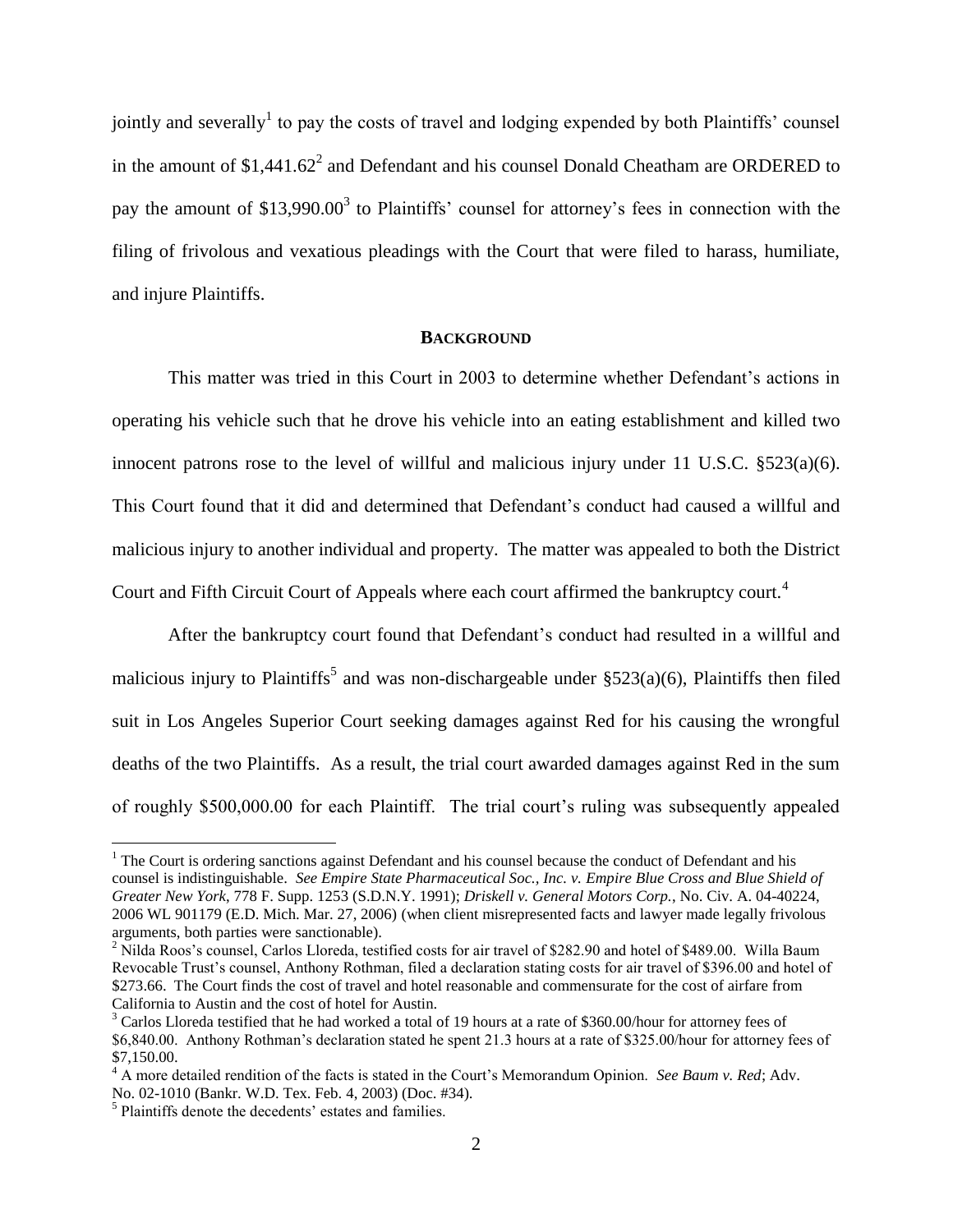and affirmed. Ultimately, after both the bankruptcy and state court's determinations were affirmed on appeal, Defendant, through his insurance company, made payments to the Plaintiff's estate.

Given the protracted litigation in this matter, and, that the Defendant's insurance had made sizeable payments to the Plaintiff's survivors and/or estates, it would be reasonable to assume that this matter had been concluded. This reasoning puts aside the incredible and immeasurable toll this tragedy has had on Plaintiffs' families. The Court could also assume that any person, particularly after having been adjudged in two separate courts and affirmed on appeal of essentially killing two innocent human beings, would have wished for nothing more than to have this matter laid to rest. But not this Defendant or his counsel. While anyone could presume that even the most indecent of persons might have some compassion for the persons who suffered at his own hands, this Defendant and his counsel concocted a scheme to take at least one more opportunity to deny Plaintiffs closure of a terrible tragedy and engage this Court in a travesty of justice. Unfortunately for this Defendant and his counsel, this Court, nor any other court, would countenance such behavior.

#### **THE MOTION TO RELIEF FROM JUDGMENT**

On May 5, 2009, more than five years after the Fifth Circuit affirmed the Court's determination regarding the dischargeability of debt under §523(a)(6), Defendant filed his Motion For Relief From Judgment and Order, For Declaratory And Other Relief (Doc. # 67). The Motion was filed under Federal Rules of Bankruptcy Procedure 9024, Federal Rules of Procedure 57 and 60, as well as 28 U.S.C. §2201. The movant suggests that despite this Court's finding of willful and malicious conduct, that the California state court made a finding in the trial that Defendant Red was being held liable on a negligent, not an intentional, theory of liability. Defendant's counsel attaches his affidavit to the Motion to Relief From Judgment arguing that at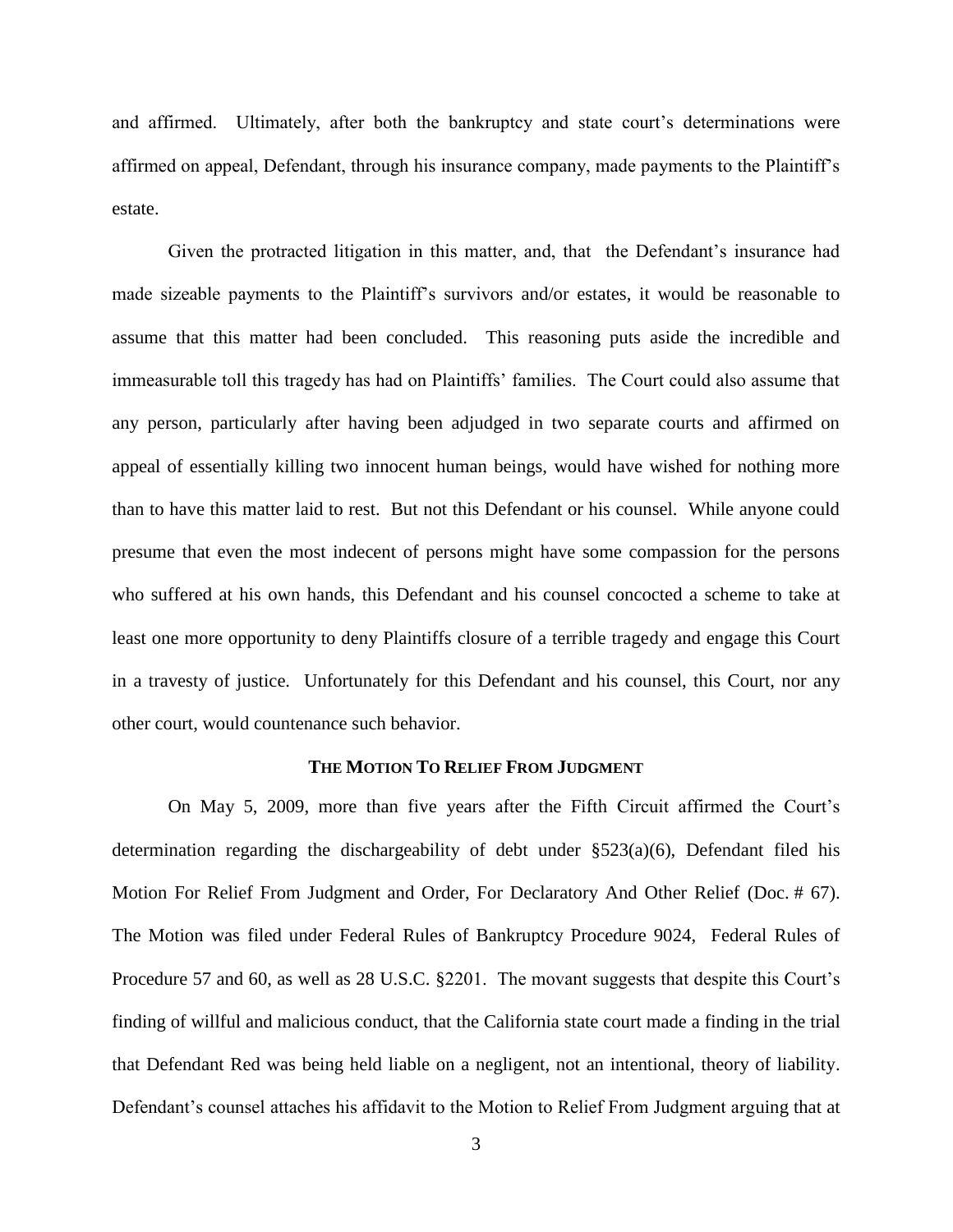trial before the Los Angeles County Superior Court, the Plaintiffs dropped their cause of action based upon intentional wrongful death and sought damages under the theory of negligent wrongful death. Defendant's counsel posits that because Plaintiffs were awarded damages on negligent wrongful death, which counsel suggests is dischargeable in Chapter 7, that this Court can grant Defendant relief from a final judgment of over six years and find that the liability and damages attributable to this Court's finding of non-dischargeability are now dischargeable. Defendant offers no authority for the Court doing so and makes vague, unsupported references to Fed. R. Civ. Proc. 57 and 60, plus 28 U.S.C. §2201. Counsel cites no authority for how these procedural rules and or statutory reference to 28 U.S.C. §2201 support his claim that the underlying judgment should be altered. Further, Defendant's counsel offers no basis as to how this Court would proceed in granting relief from a judgment that is over six years old or how the Court would then adjudicate the matter. It is important to note that this is not a matter of newly discovered evidence or correcting manifest error; rather Defendant's counsel suggests that upon his close study of the file this type of theory would prevail.

The Plaintiffs vigorously opposed the Motion, arguing that the Los Angeles Superior Court granted a motion in limine that required the jury to consider only intentional and not negligent conduct. The Plaintiffs also provided a host of factual and legal reasons for why the Motion should be denied. While the Court could consider those arguments, the fact is that the Defendant withdrew his Motion on the eve of hearing. The Motion for Leave to Withdraw His Motion for Relief from Judgment and Order, For Declaratory and Other Relief, Verified by His Counsel was filed on November 12, 2009 (Doc. #86). The Motion states that Defendant's bankruptcy counsel found a stipulation between Plaintiffs' counsel and Defendant after conducting a further review of the Los Angeles court's files wherein it was noted in a stipulation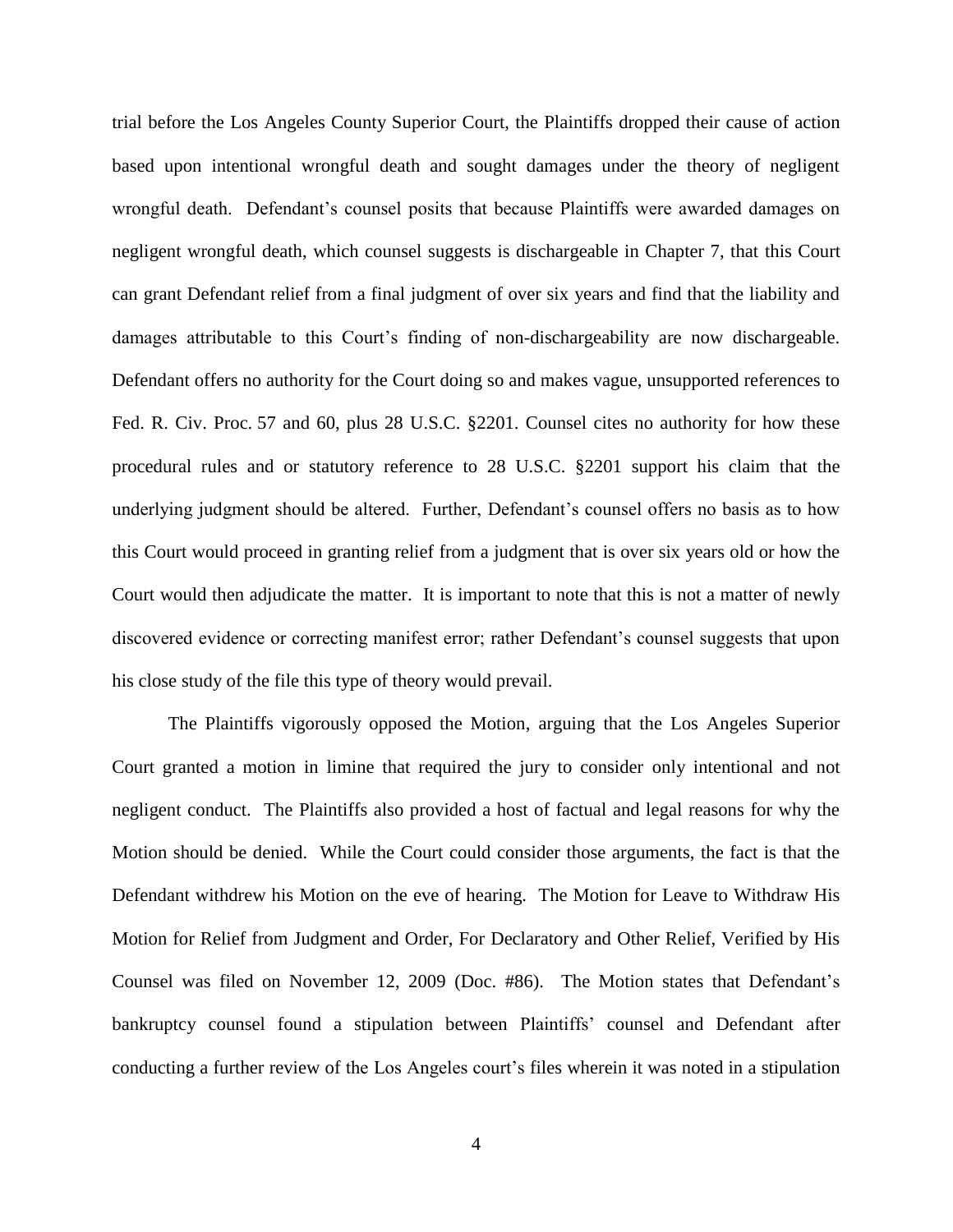that Plaintiffs had waived punitive damages against Defendant but did not waive any other claims against Defendant. Defendant's counsel asserts that the stipulation in question was not in the state court or personal files of Mr. Red when initially reviewed, and, after only a further search of the California court files did counsel find the stipulation. Counsel posits that the file containing the stipulation had been missing as has portions of Defendant' Red's own litigative files.

Further, Mr. Cheatham then acknowledges that based upon the stipulation that he located on the eve of hearing that it would appear that the Plaintiffs' opposition to the Motion for Relief From Judgment would appear to be well based. Of course, Plaintiffs told Mr. Cheatham as much. Further, nowhere in the Motion to Withdraw does Defendant's counsel cite to where he found the missing document or exactly how he retrieved the missing document on the eve of the hearing on Plaintiffs' sanctions motion. Finally, Defendant's counsel fails to explain adequately why he filed the Motion for Relief From Judgment if he did not have a complete file in the first place. The assertions in the Motion for Relief From Judgment raise a number of both factual and legal issues that any prudent attorney would first completely investigate before seeking to overturn a six year judgment involving the wrongful death of two individuals.

#### **THE MOTIONS FOR SANCTIONS**

Plaintiff Willa Baum Revocable Trust ("Baum") filed its Motion for Sanctions (Doc. #78) on November 4, 2009. Plaintiff Baum alleges that Defendant and his counsel have made false statements to the Court. Further, Baum cites to a number of proceedings in which Mr. Cheatham has been sanctioned or assessed costs. In this matter, Baum directs the Court to Defendant counsel's assertion that the Superior Court for Los Angeles County had entered final judgments and orders based only on a negligence theory of liability and that Plaintiffs Baum and Roos had dropped their claims for intentional wrongful death. As stated previously herein,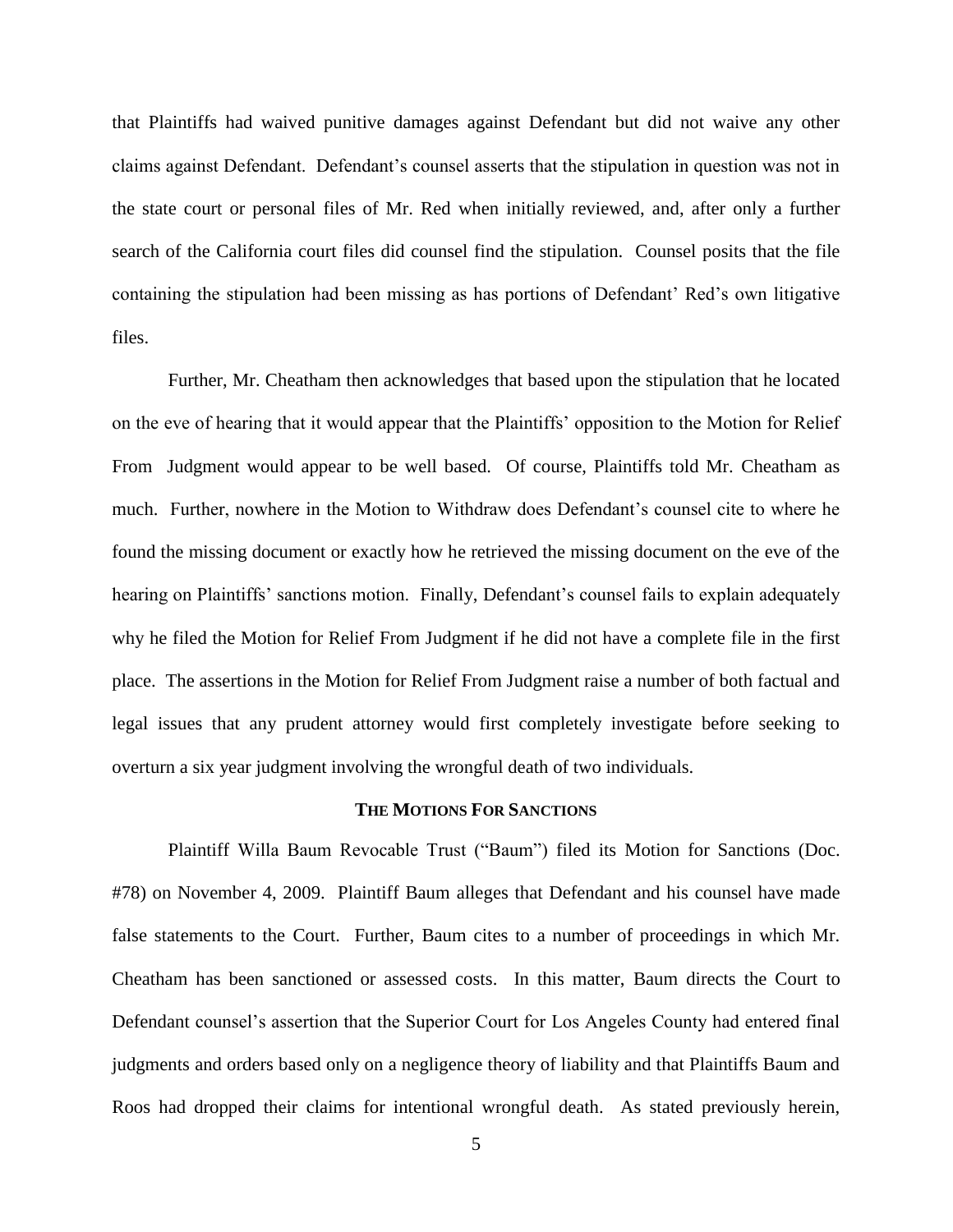Defendant's counsel has now acknowledged that there was no judgment or order that recited that the Superior Court in Los Angeles had considered a negligent theory of wrongful death. Further, Baum's counsel correctly notes that the legal basis for reopening this adversary proceeding is completely procedurally and factually baseless.

Plaintiff Baum further argues that this Court has the inherent authority to issue sanctions. Baum correctly argues that Fed. R. Civ. Proc. 11 is incorporated in and made applicable to Fed. R. Bankr. Proc. 9011. In particular, Rule 9011 imposes certain requirements a party must meet in order to obtain sanctions against another party. Specifically and in relevant part, subsection  $(c)(1)(A)$  of the Rule 11, governing sanctions awarded at the request of a party, states:

A motion for sanctions under this rule shall be made separately from other motions or requests and shall describe the specific conduct alleged to violate subdivision (b). It shall be served as provided in Rule 7004. The motion for sanctions may not be filed with or presented to the court unless, within 21 days after service of the motion (or such other period as the court may prescribe), the challenged paper, claim, defense, contention, allegation, or denial is not withdrawn or appropriately corrected . . .

The Court finds that the Plaintiffs have complied with this provision of Rule 11. Counsel for Baum sent a copy of the proposed motion for sanctions to Cheatham on October 13, 2009 (Doc. #79). He waited the requisite 21 days before filing his motion as indicated in his declaration (Doc. #81).

Creditor-Plaintiff Nilda Roos ("Roos") filed her Motion for Rule 11 Sanctions Against Debtor-Movant, Eric Red and Counsel on November 6, 2009 (Doc. #82). Roos joins the allegations and law stated in Baum's Motion for Sanctions. Roos's counsel attaches a declaration in support of Roos's Motion for Sanctions stating that Roos first served Cheatham a copy of the Motion for Sanctions on October 16, 2009 asking Cheatham to withdraw Red's Motion for Relief as frivolous. Roos further advised Cheatham that she would seek costs and monetary sanctions.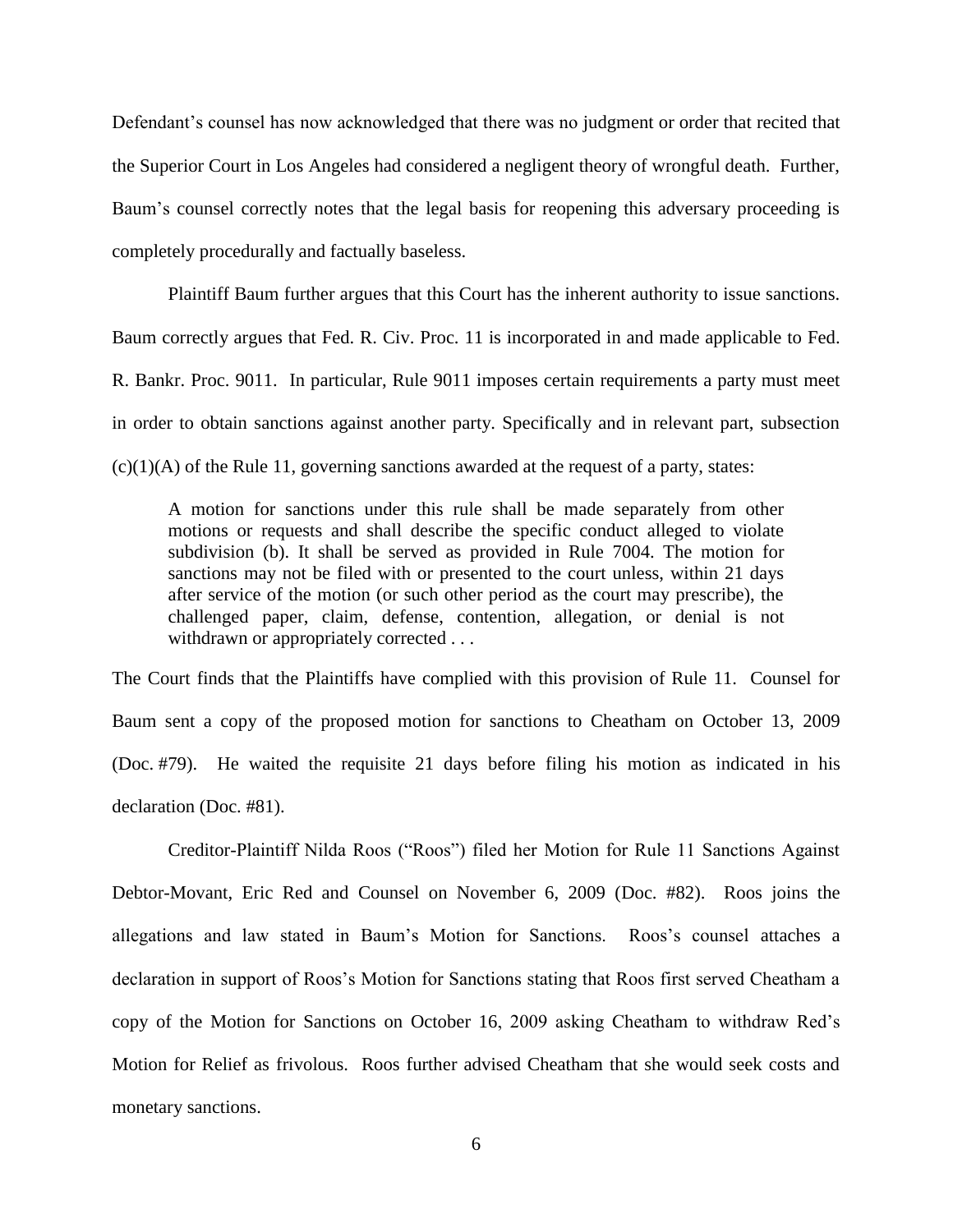Defendant and his counsel responded to Plaintiff Nilda Roos's and Baum's Motion for Sanctions in two ways. First, Defendant moved to withdraw his Motion for Relief from Judgment (Doc. #86). As noted earlier, Red and his counsel advised the Court on November 12, 2009, roughly six months after filing the underlying motion, that counsel found a stipulation that somehow eluded them until the eve of the hearing on the Motion for Contempt. As such, undeterred by both the facts and the law, Defendant did not withdraw his Motion until he located the stipulation in the state court litigation that stated that the parties agreed that the trial could be tried on the basis of intentional conduct.

Defendant also filed his Response in Opposition to Motion(s) for Sanctions, Verified by Counsel (Doc. #88). Red reiterates his claim that the missing stipulation was not found until shortly before the hearing on contempt. Defendant's counsel then asserts that the withdrawal of the motion was done within days of the expiration of the "safe harbor" period. Counsel then responds to Plaintiffs' assertions stating that he has not previously been sanctioned or that there were mitigating circumstances regarding the imposition of sanctions. This Court does not consider prior alleged misconduct probative of misconduct in this case. Further, Defendant and his counsel argue that at the time the Motion for Relief from judgment was filed, the Motion was filed in good faith because Counsel's reading of the litigation files indicated that judgment in bankruptcy court was based on a negligent conduct. Counsel further posits that the state court jury instructions were silent on the issue of intentionality.

Plaintiff Baum responded to Defendant's withdrawal of his Motion (Doc. #89). As to the effect of Defendant's withdrawal of his Motion, Plaintiff correctly states that once the "safe harbor" period has passed, sanctions are warranted if cause is shown. *See Cooter Gill v. Hartmarx Corp.*, 496 U.S. 384, 398 (1990). Further, the Court agrees with Plaintiff Baum that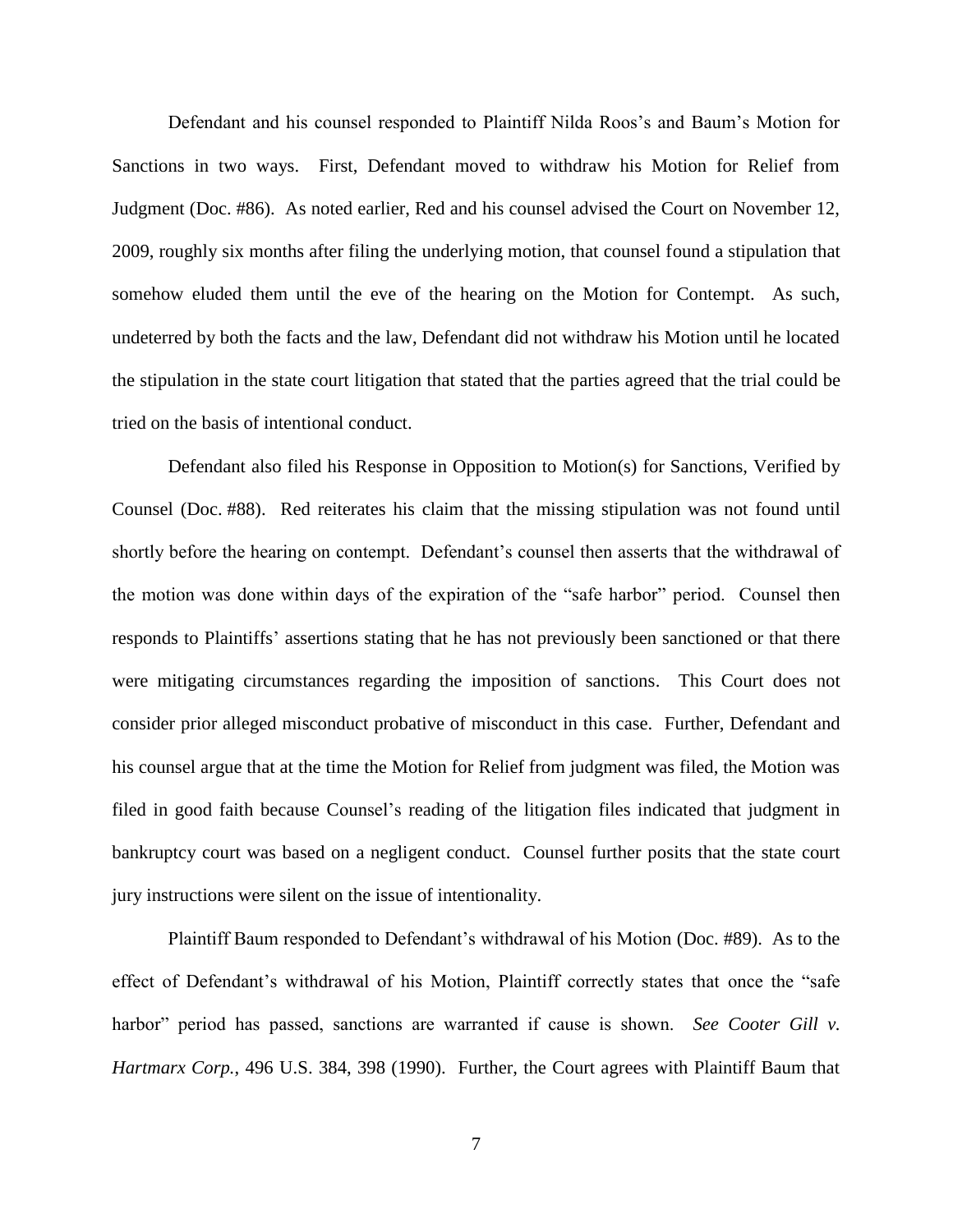Red's supposition that he manifested good faith in filing his Motion because there was no indication the Los Angeles state court action was filed on the basis of willful and malicious conduct is unsupported. Both Plaintiffs told Red and his counsel that the state court action was tried on the basis of willful and malicious conduct. As such, the Plaintiffs put Red on notice when Defendant filed his Motion for Relief from Judgment that there was no basis to the Motion. Further, Rule 11 requires counsel to investigate fully the basis for the pleading prior to, not after, filing.

## **ANALYSIS**

Given the foregoing, the Court must decide if sanctions are warranted and how much. As

stated herein, the Plaintiffs have satisfied the procedural requirements of Rule 11. Rule 11 states

that:

By presenting to the court (whether by signing, filing, submitting, or later advocating) a petition, pleading, written motion, or other paper, an attorney or unrepresented party is certifying that to the best of the person's knowledge, information, and belief, formed after an inquiry reasonable under the circumstances,--

(1) it is not being presented for any improper purpose, such as to harass or to cause unnecessary delay or needless increase in the cost of litigation;

(2) the claims, defenses, and other legal contentions therein are warranted by existing law or by a nonfrivolous argument for the extension, modification, or reversal of existing law or the establishment of new law;

(3) the allegations and other factual contentions have evidentiary support or, if specifically so identified, are likely to have evidentiary support after a reasonable opportunity for further investigation or discovery; and

(4) the denials of factual contentions are warranted on the evidence or, if specifically so identified, are reasonably based on a lack of information or belief.

Therefore, sanctions under Rule 11 may be appropriate if: (1) a document has been

presented for an improper purpose (Rule  $11(b)(1)$ ), (2) the claims or defenses of the signer are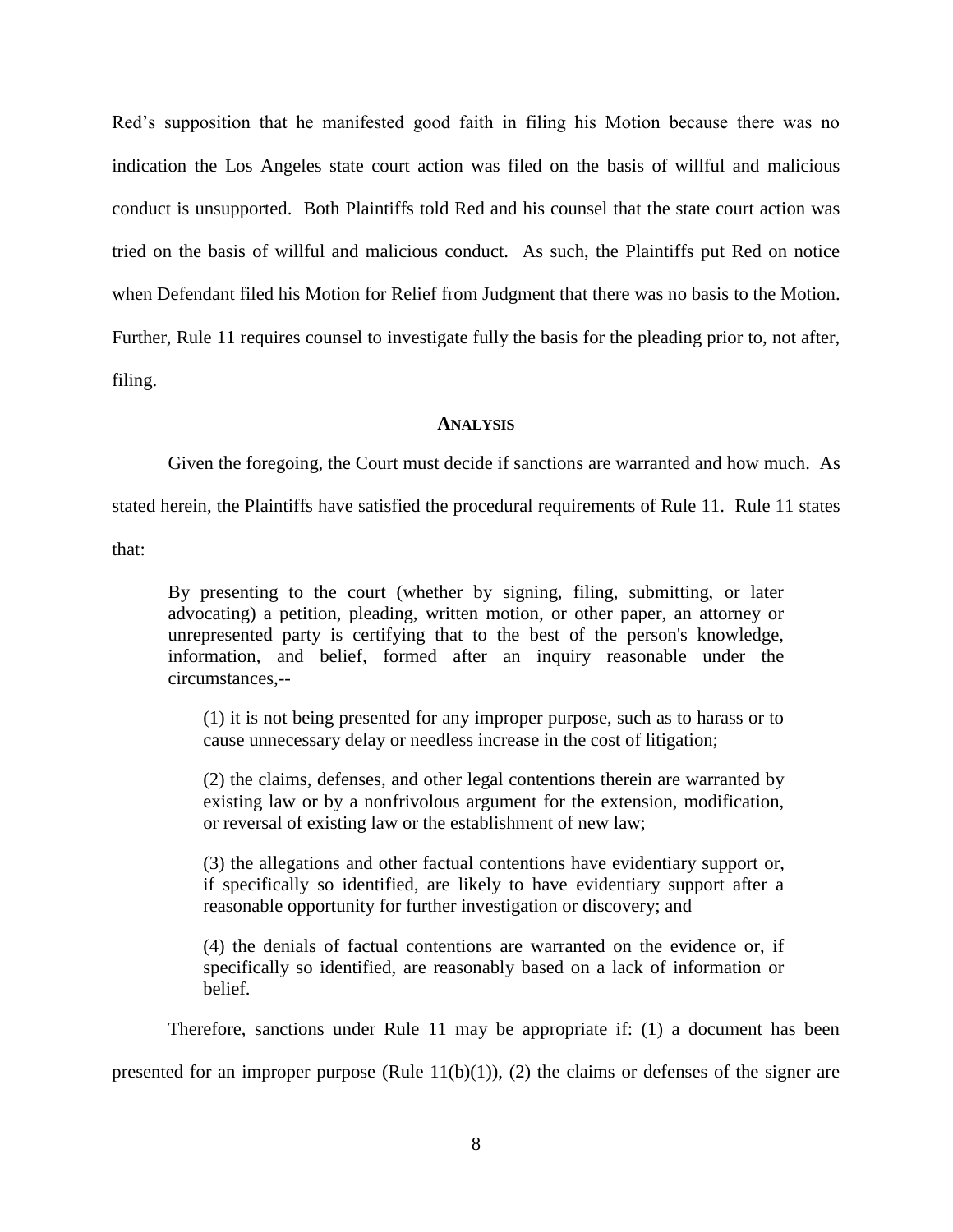not supported by existing law or by a good-faith requirement for an extension or change in existing law (Rule  $11(b)(2)$ ), or (3) the allegations and other factual contentions lack evidentiary support or are unlikely to do so after a reasonable opportunity for investigation (Rule 11(b)(3 and 4)). *Bynum v. American Airlines, Inc.*, 166 Fed. App'x 730, (5th Cir. 2006).

The Plaintiffs argue that the purpose of the Defendants' filing was to harass Plaintiffs and cause them undue hardship in violation of Rule 11(b)(1). It does not appear that Plaintiffs are arguing a violation of Rule 11(b)(2); but it appears from the record that Plaintiffs are arguing a violation of Rule 11(b)(3). Notably, monetary sanctions can be imposed against the attorney but *not* the client for violations of Rule 11(b)(2). *See* Fed. R. Civ. P. 11(c)(2)(A). Given that there does not appear from the argument of counsel or the record that Rule  $11(b)(2)$  applies, the Court will confine its analysis to Rule 11(b)(1 and 3).

The Court reaches this conclusion because under Rule  $11(b)(1)$  the Plaintiffs have argued that given the lengthy and adversarial history of the litigation and the fact that this Motion was filed years after the matter was resolved on appeal in federal and state court, this Motion could only have the effect of harassing and causing Plaintiffs further emotional distress.<sup>6</sup>

In addition, the Court finds that the Defendant and his counsel have violated Rule 11(b)(3). As noted herein, at the time of the Defendant's filing his Motion for Relief from Judgment, Defendant based his assertions on assumptions that were unsupported by the record; namely that the Plaintiffs sought recovery on a negligent theory of conduct, not intentional conduct. Defendant does not cite to any specific pleading, ruling, or statement in the Court record that supports Defendant's contention that the Los Angeles Superior Court case proceeded on a negligent theory of conduct. Further, Plaintiffs responded at length to Defendant's

 $\overline{a}$ 

<sup>&</sup>lt;sup>6</sup> The Court notes that not only were there multiple appeals of the state and bankruptcy decision, but there were also malpractice claims that Red made against his bankruptcy counsel.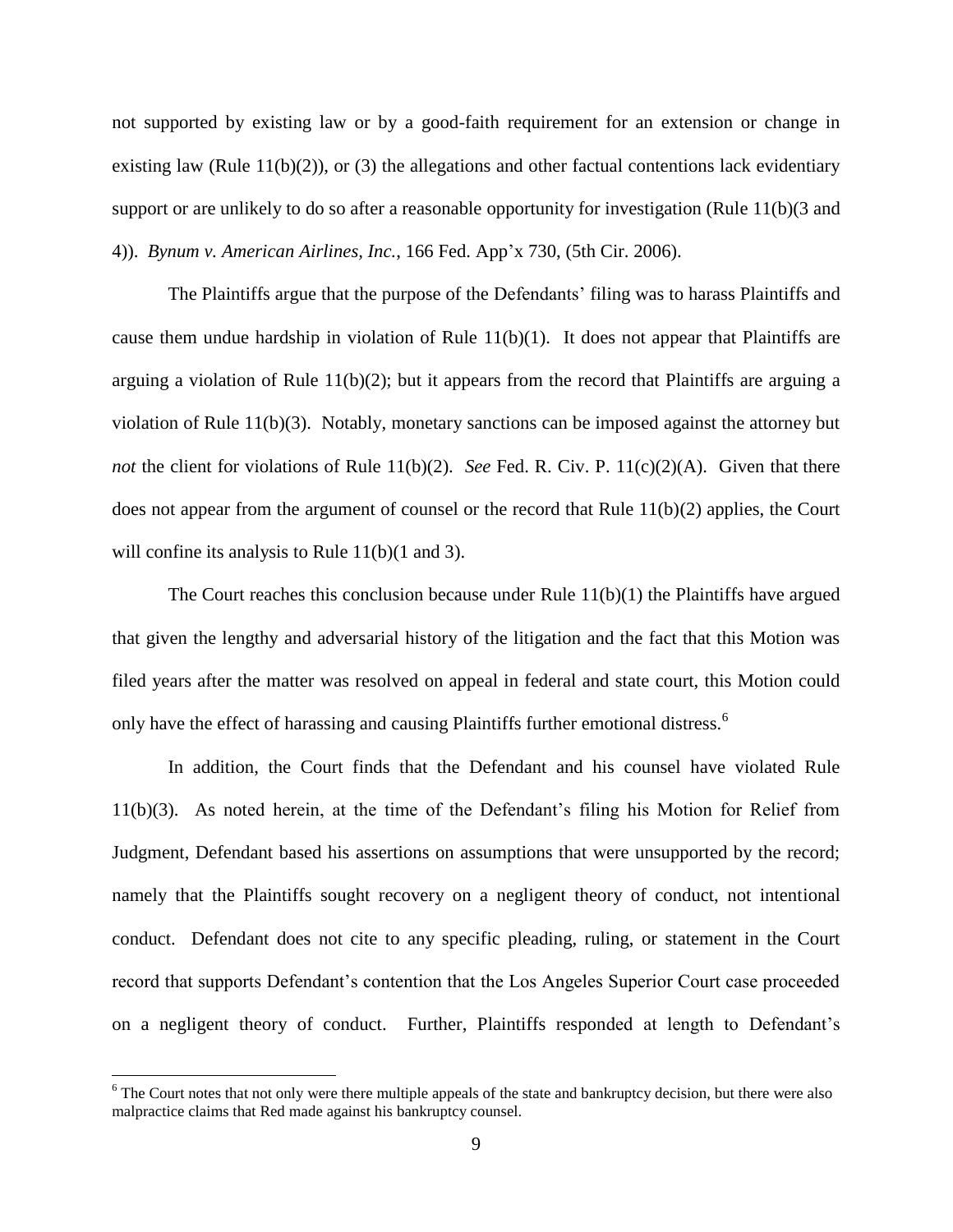assertions and told his counsel that they did not seek damages on a negligent theory of recovery. Nonetheless, Defendant persisted on his theory of law even though the record and the law did not support his theory of recovery.

In *Pavelic & LeFlore v. Marvel Entertainment Group*, 493 U.S. 120, 124 (1989), the Supreme Court noted that Rule 11 is to be interpreted literally. "If a pleading, motion, or other paper is signed in violation of this rule, the court, upon motion or upon its own initiative, shall impose upon the person who signed it, *a represented party,* or both, an appropriate sanction...." Fed. R. Civ. P. 11 (emphasis added). This language is reinforced in the Advisory Committee Note to Rule 11: "If the duty imposed by the rule is violated, the court should have the discretion to impose sanctions on either the attorney, the party the signing attorney represents, or both.... Even though it is the attorney whose signature violates the rule, it may be appropriate under the circumstances of the case to impose a sanction on the client." *citing Browning Debenture Holders' Committee v. DASA Corp.,* 560 F.2d 1078 (2d Cir. 1977). Rule 11 clearly allows district courts the discretion in appropriate cases to impose sanctions against non-signing represented parties for violations of the rule by their attorneys. *See, e.g., Jennings v. Joshua Independent School District,* 948 F.2d 194 (5th Cir.1991). In this matter, Defendant was complicit in his attorney's actions. There is nothing in the record or pleadings to suggest that Red was opposed to the relief sought. Rather, Red engaged Cheatham to file the Motion. Further, Red did not even attend the November  $18<sup>th</sup>$  hearing. As such, both Defendant and his counsel are liable for sanctions. *See* fn. 1.

The Fifth Circuit has previously stated in *Thomas v. Capital Security Serv.*, 836 F.2d 866 (5th Cir. 1988) (*en banc*) that the trial court must address four factors in awarding sanctions. *See also Topalian v. Ehrman*, 3 F.3d 931, 934-35 (5th Cir. 1993). In *Thomas,* the Fifth Circuit said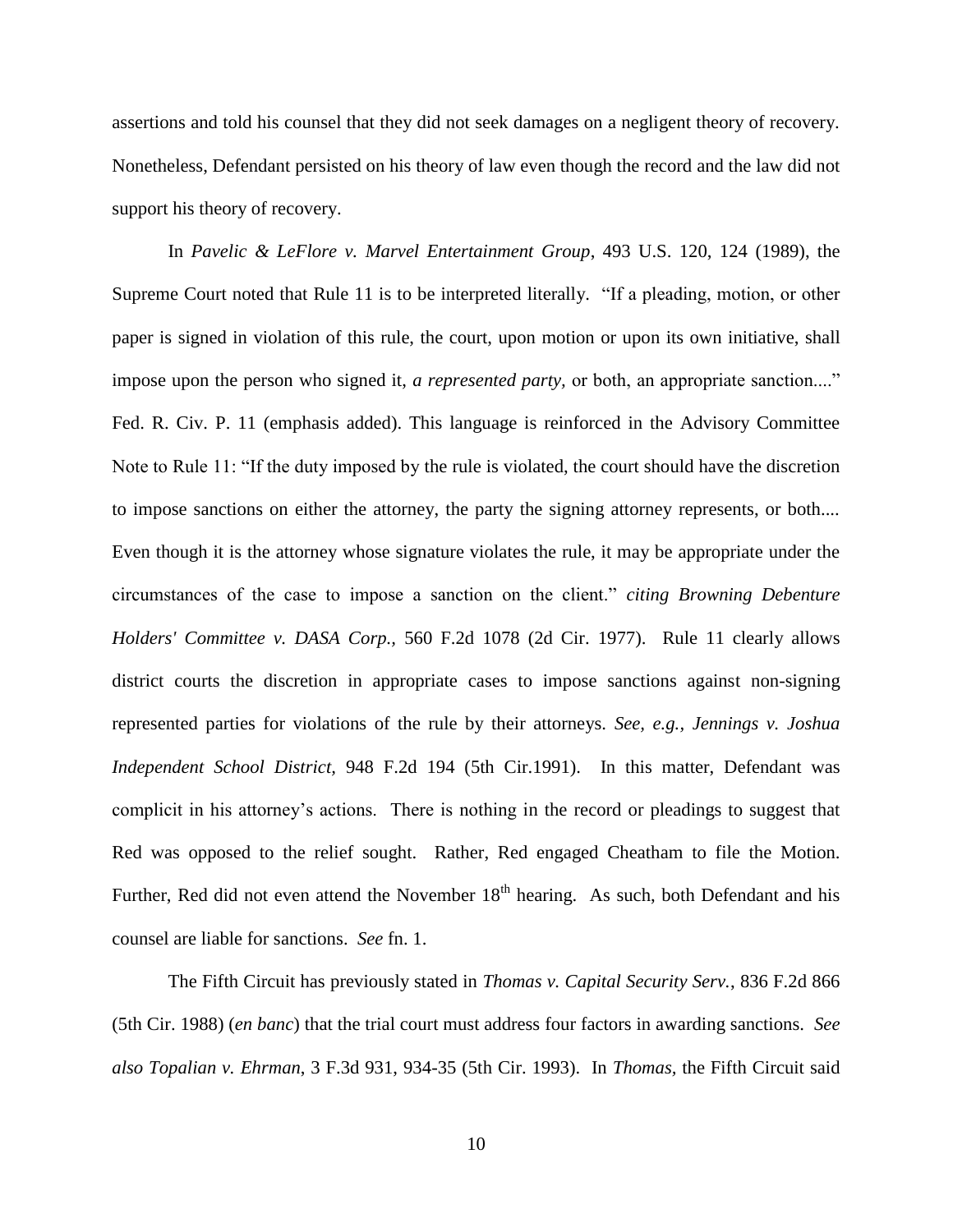that the sanction should be tailored to fit the particular wrong; and therefore, reasoned, "the district court should carefully choose sanctions that foster the appropriate purpose of the rule, depending on the parties, the violation, and the nature of the case." *Thomas,* 836 F.2d at 877. The Fifth Circuit has listed factors which the trial court's findings must reflect, the specificity of which is calculated according to *Thomas's* "sliding scale," in ordering sanctions. Those factors are:

(1) *What conduct is being punished or is sought to be deterred by the sanction?* The court must state the sanctionable conduct giving rise to its order. The violation here was the filing of a frivolous pleading in the form of the Motion for Relief from Judgment without an underlying factual basis to do so.

(2) *What expenses or costs were caused by the violation of the rule?* The trial court must demonstrate some connection between the amount of monetary sanctions it imposes and the sanctionable conduct by the violating party. *See Thomas,* 836 F.2d at 879; *Johnson v. Georgia Highway Express, Inc.,* 488 F.2d 714, 717 (5th Cir. 1974). The costs and expenses here were the costs of air travel, hotel, and attorney time to respond to pleadings and appear for the hearing. For Plaintiff Baum, Rothman's declaration stated \$7,819.72, and for Roos, her counsel stated at hearing that the cost of air travel and hotel was \$771.90 and the attorney fees incurred were \$6,840.00.

(3) *Were the costs or expenses "reasonable," as opposed to self-imposed, mitigatable, or the result of delay in seeking court intervention?* "A party seeking [costs and fees for defending against frivolous claims] has a duty to mitigate those expenses, by correlating his response, in hours and funds expended, to the merit of the claims," *Thomas,* 836 F.2d at 879, as well as by giving notice to the court and the offending party promptly upon discovering the sanctionable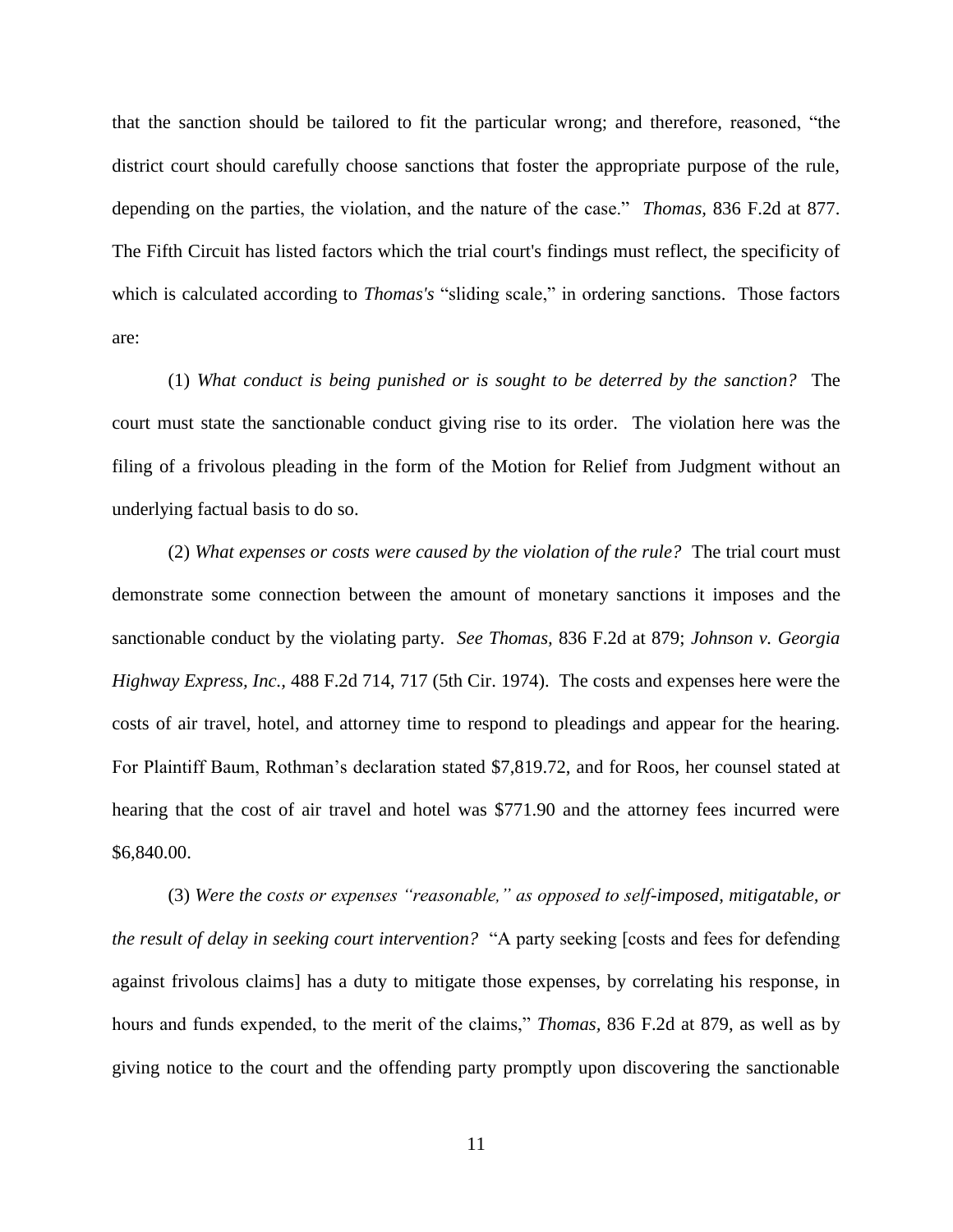conduct. *Topalian*, 3 F.3d at 937, citing *Chapman & Cole v. Itel Container Int. B.V.,* 865 F.2d 676, 684 (5th Cir. 1989). The Court's findings must reflect some consideration of the reasonableness of the nonviolating party's actions in connection with the sanctionable conduct. *Id*. The costs for time, travel and hotel here are reasonable. Plaintiffs' counsel followed the "safe harbor" provisions of Rule 11 in attempting to get Defendant to retract his pleadings. Plaintiffs' counsel both filed pleadings detailing why Defendant was wrong yet Defendant and his counsel pursued their filings. The costs of airfare and hotel are simply the costs of coming to the hearing. The respective attorney time for both Plaintiffs is reasonable given the time needed to draft correspondence, file responsive pleadings with the Court, and prepare for hearing. The court finds that under *Johnson v. Georgia Highway Express*, that attorney time was tailored to meet the requirements of representing the Plaintiff without excessive time, and that the hourly rate is in line with what attorneys are paid in Austin.

(4) *Was the sanction the least severe sanction adequate to achieve the purpose of the rule under which it was imposed?* In *Boazman v. Economics Laboratory, Inc.,* 537 F.2d 210, 212- 213 (5th Cir. 1976), followed in *Thomas,* 836 F.2d at 878, the Fifth Circuit ruled that district courts must demonstrate that sanctions are not vindictive or overly harsh reactions to objectionable conduct, and that the amount and type of sanction was necessary to carry out the purpose of the sanctioning provision. *See also, Akin v. Q-L Investments, Inc.,* 959 F.2d 521, 534- 535 (5th Cir. 1992); *Topalian* at 937. The Court finds that having Defendant and his counsel pay for airfare, hotel, and attorney time is the least intrusive measure the Court could impose on Defendant and his counsel.<sup>7</sup> Given the status of this matter, and that it was effectively concluded

 $\overline{a}$ 

 $<sup>7</sup>$  The Court did, subsequent to the hearing on sanctions, allow Cheatham to withdraw as counsel to Red. At the</sup> November 18<sup>th</sup> hearing, Cheatham suggested that he would need to withdraw because he could not rely on Red's statements to him. Cheatham's withdrawal does not absolve him of liability for his conduct. *See St. Amant v. Bernard*, 859 F.2d 379 (5th Cir. 1988).